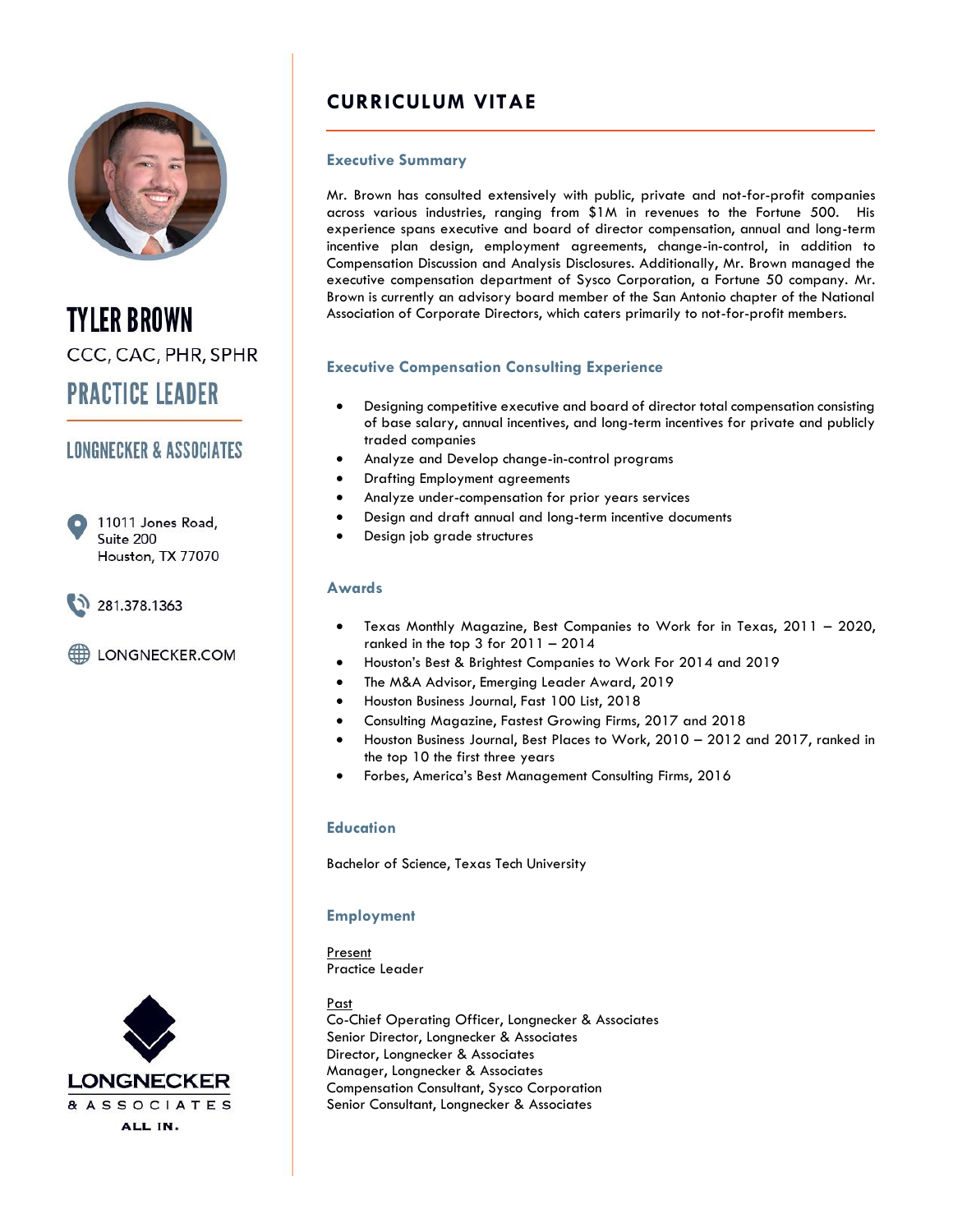

**TYLER BROWN** CCC, CAC, PHR, SPHR **PRACTICE LEADER** 

# **LONGNECKER & ASSOCIATES**

11011 Jones Road, Suite 200 Houston, TX 77070

281.378.1363

LONGNECKER.COM



## **Professional Affiliations**

Mr. Brown is a member of National Association of Corporate Directors (NACD), WorldatWork and Houston Compensation & Benefits (HC&B). Mr. Brown also serves on the advisory board for the San Antonio Chapter of the National Association of Corporate Directors.

### **Certifications and Licenses**

Compensation Committee Certification (CCC) – Economic Research Institute Compensation Analyst Certified (CAC) – Economic Research Institute Professional in Human Resources (PHR) – HR Certification Institute Senior Professional in Human Resources (SPHR) – HR Certification Institute

## **Publications – Articles Authored**

"Compensation for a Multigenerational Workforce", by Tyler Brown, L&A L-Blast, March 2022.

"What's the Real Deal? Bridging the Gap Between Reported Pay & Realized Pay", by Tyler Brown and Daniel Wilson, L&A L-Blast, August 2021.

"Compensation in the Real Estate Industry", by Tyler Brown, Brent Longnecker and Matt Brown, L&A L-Blast, February 2021.

"Compensation in a Remote Work Environment", by Tyler Brown, Kevin Kuschel and Kyle Lamport, L&A L-Blast, January 2021.

"The Attraction and Retention Paradigm", by Tyler Brown and Kevin Kuschel, L&A L-Blast, November 2020.

"SEC's New Rule on Human Capital Disclosures", by Tyler Brown, Kevin Kuschel and Madison Lewis, L&A L-Blast, October 2020.

"The Attraction and Retention Paradigm", by Tyler Brown and Kevin Kuschel, Workspan, Fourth Quarter 2020.

"Election Year and Its Effects on Compensation", by Tyler Brown, Matthew Brown and Kevin Kuschel, L&A L-Blast, January 2020.

"Executive Compensation Across Industries", by Tyler Brown, Kyle Lamport and Brent Longnecker, L&A L-Blast, November 2019.

"2019 ISS Benchmarking Policy Survey – Key Findings", by Tyler Brown, Stephanie Walker and Ian Keas, L&A L-Blast, September 2019.

"Going Public: The Factors and Forces That Shape An IPO", by Tyler Brown and Kevin Kuschel, Workspan, November/December 2018.

"Compensation Risk Assessment – Supporting Your Claims & Avoiding Exposure", by Tyler Brown, Chris Crawford and Kyle Lamport, L&A L-Blast, October 2018.

"Paying for Performance in Not for Profits", by Tyler Brown, Chris Crawford and Josh Whittaker, L&A L-Blast, February 2018.

"Where Has All the Merit Gone?", by Tyler Brown, Brent Longnecker and Chris Crawford, L&A L-Blast, September 2017.

"Advisory Shareholder Services Discretionary Reviews", by Tyler Brown, Chris Crawford and Brent Longnecker, L&A L-Blast, December 2016.